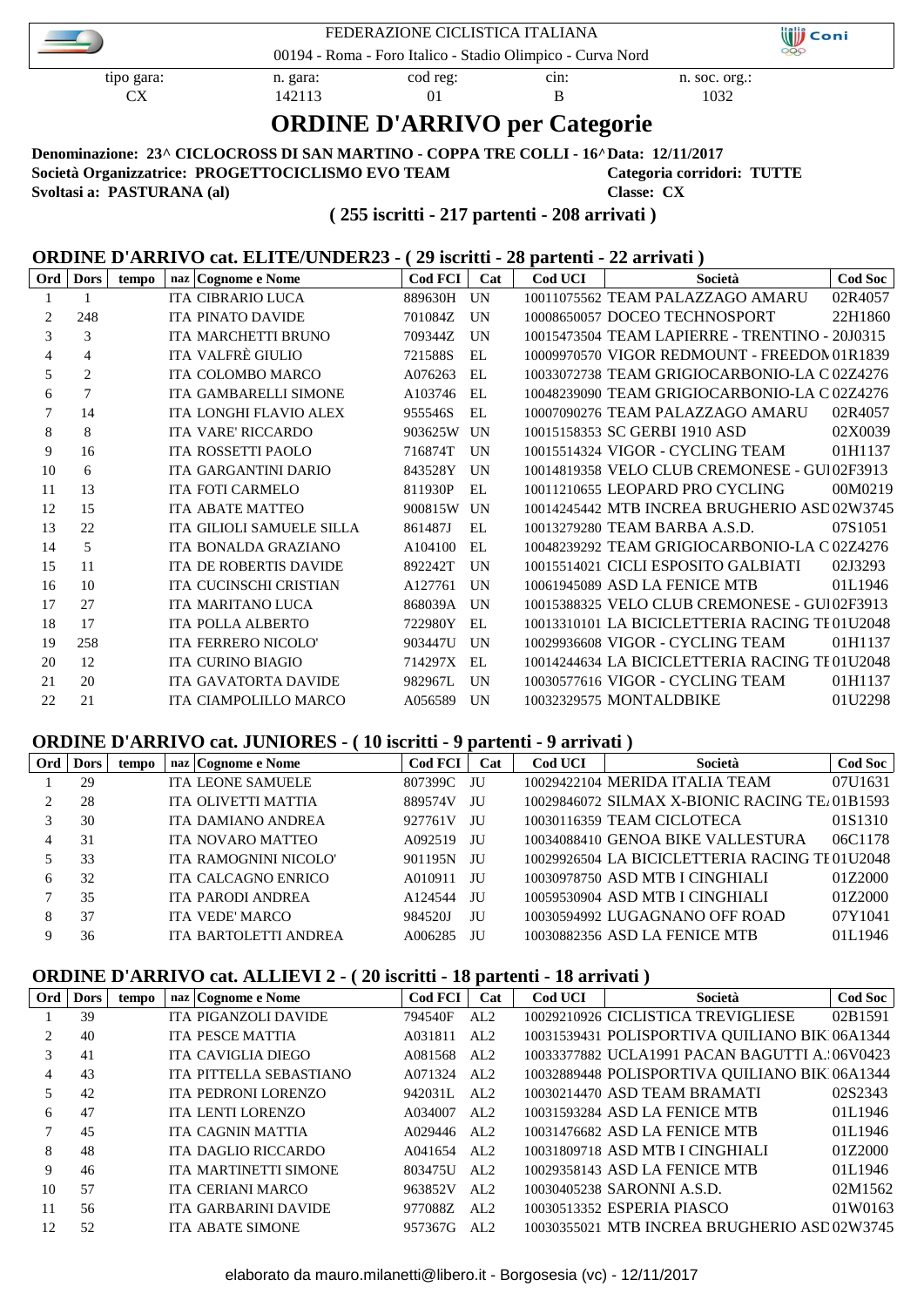| 13  | 49  | ITA ALFANO RICCARDO   | A089721 AL2                 | 10033893295 E-VOLUTION CITTA' DI VALEN01Z2272  |         |
|-----|-----|-----------------------|-----------------------------|------------------------------------------------|---------|
|     | -54 | ITA PETTITI NICOLO'   | AL $\mathcal{L}$<br>717666B | 10028939225 ESPERIA PIASCO                     | 01W0163 |
| 15  | .53 | ITA SOLDINI EDOARDO   | A125283 AL2                 | 10060195049 A.S.D. PEDALE CASTELLANO           | 07V0437 |
| 16. | -55 | ITA CAVALLI MATTEO    | 803857T AL2                 | 10029365015 ESPERIA PIASCO                     | 01W0163 |
|     | 254 | ITA ROLLINO FRANCESCO | A089733 AL2                 | 10033894006 E-VOLUTION CITTA' DI VALEN 01Z2272 |         |
| 18. | -51 | ITA VICENTINI MATTIA  | 944696W<br>AL $\mathcal{D}$ | 10030238722 POLISPORTIVA MADIGNANESI 02R1223   |         |
|     |     |                       |                             |                                                |         |

# **ORDINE D'ARRIVO cat. ALLIEVI 1 - ( 25 iscritti - 23 partenti - 21 arrivati )**

| Ord | <b>Dors</b> | naz Cognome e Nome<br>tempo   | Cod FCI | Cat  | Cod UCI              | Società                                        | <b>Cod Soc</b> |
|-----|-------------|-------------------------------|---------|------|----------------------|------------------------------------------------|----------------|
|     | 50          | <b>ITA SOLENNE GIOELE</b>     | 920172U | AL1  |                      | 10030058664 ASD TEAM BRAMATI                   | 02S2343        |
| 2   | 38          | <b>ITA PARISI YANNICK</b>     | 991134A | AL1  |                      | 10030658549 CICLI LUCCHINI                     | 22F0049        |
| 3   | 66          | ITA MARTINELLI CRISTIANO      | A046666 | AI.1 |                      | 10031940565 RUSTY BIKE TEAM-ICER COST 06Z1382  |                |
| 4   | 64          | ITA SIFFREDI MATTEO           | 993631N | AI.1 |                      | 10030682700 RUSTY BIKE TEAM-ICER COST 06Z1382  |                |
| 5   | 61          | ITA DEMICHELIS MATTEO         | 802341C | AI.1 |                      | 10029337733 CANAVESE MTB                       | 01G2091        |
| 6   | 63          | <b>ITA NOVERO ANDREA</b>      | 981459W | AL1  |                      | 10030562054 TEAM CICLOTECA                     | 01S1310        |
| 7   | 60          | <b>GBR BROWN JENSON DUGGY</b> | 720230R | AL1  |                      | 10028965796 PUSH-CADREZZATE-GUERCIO 06M1379    |                |
| 8   | 73          | ITA ROSOLEN GIACOMO           | A066390 | AI.1 |                      | 10032702522 ASD LA FENICE MTB                  | 01L1946        |
| 9   | 78          | <b>ITA FRACCARO LORENZO</b>   | 700940W | AI.1 |                      | 10028742191 A.S.D. PEDALE CASTELLANO           | 07V0437        |
| 10  | 67          | <b>ITA ROSSELLI LUCA</b>      | A031332 | AL1  |                      | 10031525081 POLISPORTIVA QUILIANO BIK106A1344  |                |
| 11  | 68          | ITA LUCOTTI ANDREA            | 948180H | AL1  |                      | 10030269640 UC COSTAMASNAGA ASD                | 02E0448        |
| 12  | 72          | ITA TESSIORE TOMMASO          | 998463T | AL1  | 10030737967 TESSIORE |                                                | 01E1883        |
| 13  | 69          | ITA LEMASSON JACOPO           | A019255 | AL1  |                      | 10031183258 POLISPORTIVA QUILIANO BIK106A1344  |                |
| 14  | 81          | ITA INCERTI GIANLUCA          | 986481A | AL1  |                      | 10030614190 LUGAGNANO OFF ROAD                 | 07Y1041        |
| 15  | 77          | ITA DALLA PIETA' MANUEL       | A001234 | AI.1 |                      | 10030794349 E-VOLUTION CITTA' DI VALEN 01Z2272 |                |
| 16  | 79          | ITA ANSELMI TOMMASO           | 993629U | AL1  |                      | 10030682595 RUSTY BIKE TEAM-ICER COST 06Z1382  |                |
| 17  | 80          | ITA COLOMBO OSCAR             | A039735 | AI.1 |                      | 10031751013 UC BUSTESE OLONIA VERBAN 02S0030   |                |
| 18  | 70          | <b>ITA BANFI ALESSIO</b>      | 973820T | AI.1 |                      | 10030479808 G.S. BAREGGESE A.S.D               | 02K1104        |
| 19  | 75          | <b>ITA BERTONI EDOARDO</b>    | A080010 | AI.1 |                      | 10033282300 TEAM CICLOTECA                     | 01S1310        |
| 20  | 82          | <b>ITA FASSERO ALESSANDRO</b> | 785061V | AL1  |                      | 10029145147 TEAM CICLOTECA                     | 01S1310        |
| 21  | 71          | ITA RE SARTO' EDOARDO CARLO   | 700470X | AL1  |                      | 10028737949 SARONNI A.S.D.                     | 02M1562        |

#### **ORDINE D'ARRIVO cat. ESORDIENTI 2 - ( 35 iscritti - 33 partenti - 33 arrivati )**

| Ord | <b>Dors</b> | tempo | naz Cognome e Nome                      | <b>Cod FCI</b> | Cat             | <b>Cod UCI</b> | Società                                        | <b>Cod Soc</b> |
|-----|-------------|-------|-----------------------------------------|----------------|-----------------|----------------|------------------------------------------------|----------------|
| 1   | 253         |       | ITA COSTALLA EUGENIO GIOVANN716195K ES2 |                |                 |                | 10028923663 CADREZZATE-VERSO L'IRIDE-(01U2219  |                |
| 2   | 85          |       | ITA BORELLO FILIPPO                     | 996720W ES2    |                 |                | 10030713820 NONESE CYCLING TEAM A.S.D01H2191   |                |
| 3   | 87          |       | ITA BASSIGNANA FABIO                    | 714480T        | ES <sub>2</sub> |                | 10028900627 TEAM CICLOTECA                     | 01S1310        |
| 4   | 86          |       | <b>ITA CENNI ANDREA</b>                 | A002665        | ES <sub>2</sub> |                | 10030819914 LISSONE MTB ASD                    | 02V1849        |
| 5   | 88          |       | <b>ITA TIRASSO EMANUELE</b>             | 808467H        | ES <sub>2</sub> |                | 10029438975 POLISPORTIVA QUILIANO BIK106A1344  |                |
| 6   | 96          |       | <b>ITA GIOVINAZZO RAFFAELE</b>          | A014896        | ES <sub>2</sub> |                | 10031060491 CICLISTICA BORDIGHERA              | 06J0772        |
| 7   | 91          |       | <b>ITA CARANDINO MIRO</b>               | 793872X        | ES <sub>2</sub> |                | 10029202236 NONESE CYCLING TEAM A.S.D01H2191   |                |
| 8   | 89          |       | <b>ITA MASSA FABIO</b>                  | A009047        | ES <sub>2</sub> |                | 10030940758 UC COSTAMASNAGA ASD                | 02E0448        |
| 9   | 116         |       | <b>ITA VILLANI FABIO</b>                | 700990R        | ES <sub>2</sub> |                | 10028742595 UCLA1991 PACAN BAGUTTI A.: 06V0423 |                |
| 10  | 93          |       | <b>ITA STRAMESI MATTEO</b>              | A030754        | ES <sub>2</sub> |                | 10031508816 ASD LA FENICE MTB                  | 01L1946        |
| 11  | 97          |       | ITA VITTONATTO ANDREA                   | A102585        | ES <sub>2</sub> |                | 10034741441 MORENIC CYCLING TEAM               | 01K2314        |
| 12  | 90          |       | <b>ITA MAFFEIS MATTEO</b>               | 997974J        | ES <sub>2</sub> |                | 10030731301 ASD TEAM BRAMATI                   | 02S2343        |
| 13  | 98          |       | ITA CROCE' NICOLO' MATTIA               | A018428        | ES <sub>2</sub> |                | 10031158909 PONTIDA MTB TEAM                   | 02D3982        |
| 14  | 103         |       | <b>ITA BUFFA MATTEO</b>                 | A018101        | ES <sub>2</sub> |                | 10031150118 KTM - PROTEK - DAMA                | 02H4187        |
| 15  | 101         |       | ITA MISTRALI MATTEO                     | 803558F        | ES <sub>2</sub> |                | 10029359658 RUSTY BIKE TEAM-ICER COST 06Z1382  |                |
| 16  | 115         |       | UKR CASTELNOVO DIMITRI                  | A059622        | ES <sub>2</sub> |                | 10032447490 UC COSTAMASNAGA ASD                | 02E0448        |
| 17  | 114         |       | ITA MONTI MATTEO                        | 794741C        | ES <sub>2</sub> |                | 10029212744 E-VOLUTION CITTA' DI VALEN01Z2272  |                |
| 18  | 102         |       | ITA LORENZI GIUSEPPE                    | A128483        | ES <sub>2</sub> |                | 10062726850 CICLISTICA BORDIGHERA              | 06J0772        |
| 19  | 105         |       | <b>ITA ZIPOLI STEFANO</b>               | A069762        | ES <sub>2</sub> |                | 10032829430 IMBALPLAST SONCINO                 | 02X0105        |
| 20  | 95          |       | <b>ITA SESANA ROBERTO</b>               | 703113U        | ES <sub>2</sub> |                | 10028762302 U.S. VERTEMATESE A.S.D.            | 02P0023        |
| 21  | 109         |       | ITA BOTTANI GIACOMO                     | 781744A        | ES <sub>2</sub> |                | 10029130494 A.S.D. PEDALE CASTELLANO           | 07V0437        |
| 22  | 100         |       | ITA GUALDI FRANCESCO                    | A131382        | ES <sub>2</sub> |                | 10064596627 POLISPORTIVA QUILIANO BIK106A1344  |                |
| 23  | 104         |       | ITA FORDANO ALESSIO                     | 701213E        | ES <sub>2</sub> |                | 10028744922 RUSTY BIKE TEAM-ICER COST 06Z1382  |                |
| 24  | 112         |       | ITA FIORONE NICOLO'                     | A008468        | ES <sub>2</sub> |                | 10030927826 ASD MTB I CINGHIALI                | 0172000        |
| 25  | 92          |       | <b>ITA VERRANDO LUCA</b>                | 796131K ES2    |                 |                | 10029236285 TEAM LAPIERRE - TRENTINO - 20J0315 |                |
| 26  | 108         |       | ITA GRIMALDI RICCARDO                   | A004158        | ES <sub>2</sub> |                | 10030846889 NONESE CYCLING TEAM A.S.D01H2191   |                |
| 27  | 99          |       | ITA PAOLETTI ANDREA                     | A132737        | ES <sub>2</sub> |                | 10067426300 GS CICLI FIORIN ASD                | 02U1657        |
| 28  | 111         |       | <b>ITA PASTORINO SAMUELE</b>            | A008438        | ES <sub>2</sub> |                | 10030927119 ASD MTB I CINGHIALI                | 01Z2000        |
| 29  | 117         |       | <b>ITA AGUIARI SIMONE</b>               | A103097 ES2    |                 |                | 10034757508 ASD MTB I CINGHIALI                | 01Z2000        |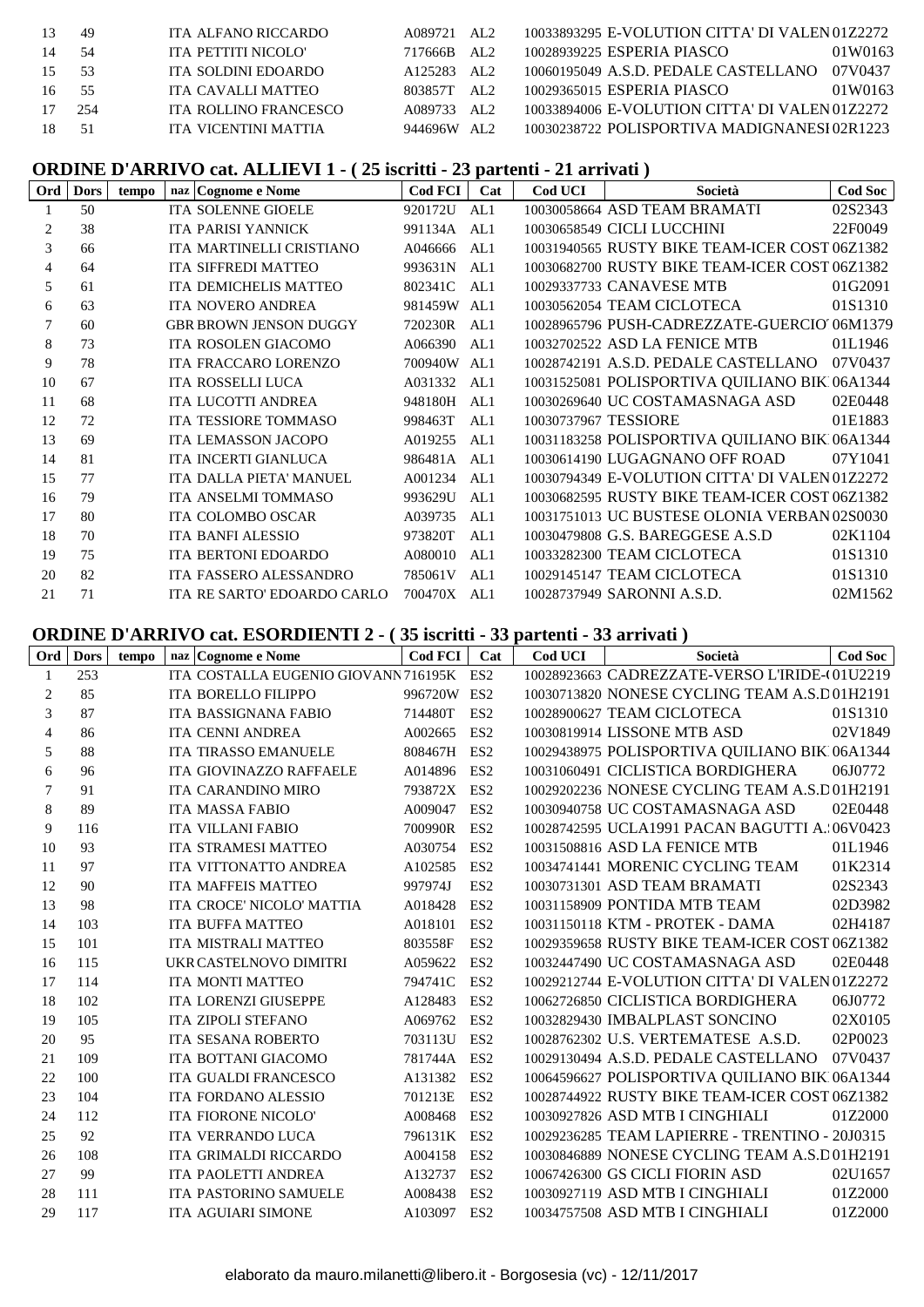| 30 113 |       | ITA MANCA SAVERIO      | A122204 ES2 | 10058253837 ASD MTB I CINGHIALI              | 0172000 |
|--------|-------|------------------------|-------------|----------------------------------------------|---------|
| 31 94  |       | ITA PERAUDO MASSIMO    | A070315 ES2 | 10032849133 NONESE CYCLING TEAM A.S.D01H2191 |         |
| 32     | - 106 | ITA NAZZANI ALESSANDRO | A097654 ES2 | 10034439226 G.S. CADEO                       | 07A0007 |
| 33 110 |       | ITA BAUCE MATTIA       | A003706 ES2 | 10030839011 ASD MTB I CINGHIALI              | 01Z2000 |
|        |       |                        |             |                                              |         |

#### **ORDINE D'ARRIVO cat. DONNE ELITE - ( 7 iscritti - 6 partenti - 6 arrivati )**

| Ord |      | tempo | naz   Cognome e Nome        | <b>Cod FCI</b> | Cat | Cod UCI | Società                                        | Cod Soc |
|-----|------|-------|-----------------------------|----------------|-----|---------|------------------------------------------------|---------|
|     | 19،  |       | <b>ITA VERRANDO ALESSIA</b> | 924571L        | DE. |         | 10010128295 TEAM LAPIERRE - TRENTINO - 20J0315 |         |
|     | . 18 |       | <b>ITA MORO KATIA</b>       | 860511U        | DE  |         | 10015513314 PILA BIKE PLANET                   | 22M1836 |
|     | 120  |       | ITA GUERRERA MARTINA        | 941569B        | DE  |         | 10014820065 MTB INCREA BRUGHERIO ASD02W3745    |         |
|     | 124  |       | <b>ITA FOLLONI SILVIA</b>   | 716426J        | DE  |         | 10009211748 TRE COLLI - CHIRIO                 | 01R1005 |
|     | フフ   |       | <b>ITA NOVERO GIORGIA</b>   | 889644B        | DE  |         | 10009824161 TEAM CICLOTECA                     | 01S1310 |
|     | 21   |       | ITA GNEMMI JESSICA          | 872139X        | DE. |         | 10014791975 TEAM CICLOTECA                     | 01S1310 |
|     |      |       |                             |                |     |         |                                                |         |

#### **ORDINE D'ARRIVO cat. DONNE JUNIOR - ( 5 iscritti - 5 partenti - 5 arrivati )**

| Ord | <b>Dors</b> | tempo | naz Cognome e Nome                    | <b>Cod FCI</b> | Cat   | <b>Cod UCI</b> | Società                                       | Cod Soc |
|-----|-------------|-------|---------------------------------------|----------------|-------|----------------|-----------------------------------------------|---------|
|     | 125         |       | <b>ITA BERTONI GIULIA</b>             | 920377H        | - D.I |                | 10030059674 UCLA1991 PACAN BAGUTTI A.:06V0423 |         |
|     | 126         |       | ITA ROSSETTI VERA                     | 801194R        | - D.I |                | 10029320656 SCOTT SUMIN                       | 01B2258 |
|     | 127         |       | ITA SPIGA ELISA                       | 727791T        | -DJ   |                | 10029050268 ASD LA FENICE MTB                 | 01L1946 |
|     | 129         |       | <b>ITA ZOCCA FEDERICA</b>             | 905330C DJ     |       |                | 10023560573 TEAM QUALITY BICYCLE              | 02Z4320 |
|     | 28          |       | ITA GILIOLI MARIANNA ANGELICA 887952N |                | - DI  |                | 10023491158 TEAM BARBA A.S.D.                 | 07S1051 |

## **ORDINE D'ARRIVO cat. DONNE ALLIEVE - ( 19 iscritti - 19 partenti - 19 arrivati )**

| Ord | <b>Dors</b> | tempo | naz Cognome e Nome                   | <b>Cod FCI</b> | Cat              | <b>Cod UCI</b> | Società                                          | <b>Cod Soc</b> |
|-----|-------------|-------|--------------------------------------|----------------|------------------|----------------|--------------------------------------------------|----------------|
|     | 130         |       | <b>ITA ZANGA MARTA</b>               | 958422Z        | DA <sub>2</sub>  |                | 10030364620 ASD TEAM BRAMATI                     | 02S2343        |
| 2   | 133         |       | <b>ITA PESSE NICOLE</b>              | 961957U        | DA <sub>2</sub>  |                | 10030392306 G.S. CICLI FIORIN CYCLING TE 01J2233 |                |
| 3   | 131         |       | <b>ITA FIORIN SARA</b>               | 980089S        | DA1              |                | 10030545987 G.S. CICLI FIORIN CYCLING TE 01J2233 |                |
| 4   | 135         |       | <b>ITA BORELLO CARLOTTA</b>          | 791345C        | DA <sub>2</sub>  |                | 10029177580 NONESE CYCLING TEAM A.S.D01H2191     |                |
| 5   | 132         |       | <b>ITA ARICI SOFIA</b>               | A048607        | DA1              |                | 10032014125 ASD TEAM BRAMATI                     | 02S2343        |
| 6   | 134         |       | ITA MANENTI ALESSIA                  | A027400        | DA1              |                | 10031421011 G.S. CICLI FIORIN CYCLING TE 01J2233 |                |
|     | 147         |       | ITA GASPARRINI ELEONORA CAMILA032001 |                | DA <sub>2</sub>  |                | 10031546808 NONESE CYCLING TEAM A.S.D01H2191     |                |
| 8   | 140         |       | <b>ITA D'AMATO IRENE</b>             | 956977T        | D <sub>A</sub> 2 |                | 10030351684 G.S. CICLI FIORIN CYCLING TE 01J2233 |                |
| 9   | 139         |       | ITA PASTORINO ILARIA                 | 917207Z        | DA1              |                | 10030032796 POLISPORTIVA QUILIANO BIK106A1344    |                |
| 10  | 138         |       | ROUTURLEA GEORGIANA ILEANA           | A035125        | DA1              |                | 10031627135 PEDALE OSSOLANO                      | 01C0329        |
| 11  | 141         |       | <b>ITA MISTRALI MATILDE</b>          | 803559G        | DA2              |                | 10029359759 RUSTY BIKE TEAM-ICER COST 06Z1382    |                |
| 12  | 137         |       | <b>ITA SPIGA REBECCA</b>             | 727796Y        | D <sub>A</sub> 2 |                | 10029050369 ASD LA FENICE MTB                    | 01L1946        |
| 13  | 144         |       | ITA FORSINETTI CAROLA                | 787977S        | DA1              |                | 10029157776 E-VOLUTION CITTA' DI VALEN01Z2272    |                |
| 14  | 136         |       | ITA BIDINOTTO SERENA                 | A070049        | DA1              |                | 10032838019 G.S. CICLI FIORIN CYCLING TE 01J2233 |                |
| 15  | 143         |       | <b>ITA PULETTO ALESSIA</b>           | 993227R        | DA1              |                | 10030679262 NONESE CYCLING TEAM A.S.D01H2191     |                |
| 16  | 142         |       | <b>ITA SIMONELLI ERIKA</b>           | A067834        | DA1              |                | 10032758092 G.S. CICLI FIORIN CYCLING TE 01J2233 |                |
| 17  | 145         |       | <b>ITA SCAPPINI AURORA</b>           | 957556W        | DA <sub>2</sub>  |                | 10030356839 G.S. CICLI FIORIN CYCLING TE 01J2233 |                |
| 18  | 148         |       | ITA PICCOLO ALESSANDRA               | 809307J        | DA <sub>2</sub>  |                | 10029448978 PILA BIKE PLANET                     | 22M1836        |
| 19  | 146         |       | <b>ITA LUPPINO FRANCESCA</b>         | A023910        | DA1              |                | 10031319361 CICLISTICA BORDIGHERA                | 06J0772        |
|     |             |       |                                      |                |                  |                |                                                  |                |

### **ORDINE D'ARRIVO cat. DONNE ESORDIENTI 2 - ( 9 iscritti - 9 partenti - 9 arrivati )**

| Ord     | <b>Dors</b> | tempo | naz Cognome e Nome         | <b>Cod FCI</b> | Cat             | Cod UCI | Società                                       | <b>Cod Soc</b> |
|---------|-------------|-------|----------------------------|----------------|-----------------|---------|-----------------------------------------------|----------------|
|         | 149         |       | ITA RECALCATI MARTINA      | 712900E        | ED <sub>2</sub> |         | 10028880116 LISSONE MTB ASD                   | 02V1849        |
| $2^{1}$ | 152         |       | ITA SANFILIPPO MARTINA     | 998970B        | ED <sub>2</sub> |         | 10030746960 NONESE CYCLING TEAM A.S.D01H2191  |                |
|         | 156         |       | ITA BRILLANTE ROMEO SERENA | A014883        | ED <sub>2</sub> |         | 10031059986 CICLISTICA BORDIGHERA             | 06J0772        |
| 4       | 150         |       | ITA CERIELLO MATILDE       | 718221E        | ED <sub>2</sub> |         | 10028945891 LISSONE MTB ASD                   | 02V1849        |
|         | 157         |       | <b>ITA RIBONI ALICE</b>    | 721235X ED2    |                 |         | 10028975496 LUGAGNANO OFF ROAD                | 07Y1041        |
| 6       | 153         |       | <b>ITA SIFFREDI ALICE</b>  | 793337W ED2    |                 |         | 10029196071 RUSTY BIKE TEAM-ICER COST 06Z1382 |                |
|         | 154         |       | <b>ITA GREGORI SERENA</b>  | A037606        | ED <sub>2</sub> |         | 10031692308 ASD LA FENICE MTB                 | 01L1946        |
| 8       | 155         |       | <b>ITA ROCCATO ELISA</b>   | 772136X        | ED <sub>2</sub> |         | 10029089775 POLISPORTIVA MADIGNANESI 02R1223  |                |
| 9       | 151         |       | <b>ITA VILLA PETRA</b>     | 968932S        | ED <sub>2</sub> |         | 10030442422 ASD TEAM BRAMATI                  | 02S2343        |

#### **ORDINE D'ARRIVO cat. G6M - ( 31 iscritti - 26 partenti - 26 arrivati )**

| Ord | <b>Dors</b> | tempo | naz   Cognome e Nome                | <b>Cod FCI</b> | $\mathbf{Cat}$ | Cod UCI | Società                                       | <b>Cod Soc</b> |
|-----|-------------|-------|-------------------------------------|----------------|----------------|---------|-----------------------------------------------|----------------|
|     | 158         |       | ITA MARCOLLI MILO                   | A049271        | G6M            |         | 10032034939 POLISP, BESANESE                  | 02G1197        |
|     | 159         |       | ITA DANTE ALESSANDRO MARIO          | 702638R        | G6M            |         | 10028756743 GS CICLI FIORIN ASD               | 02U1657        |
|     | 163         |       | ITA PERRACCHIONE ALESSANDRO 809507B |                | G6M            |         | 10029451103 A.S.D YOUNG BIKERS TEAM B.01N2221 |                |
|     | 160         |       | ITA FIORIN MATTEO                   | 980092M        | G6M            |         | 10030546189 GS CICLI FIORIN ASD               | 02U1657        |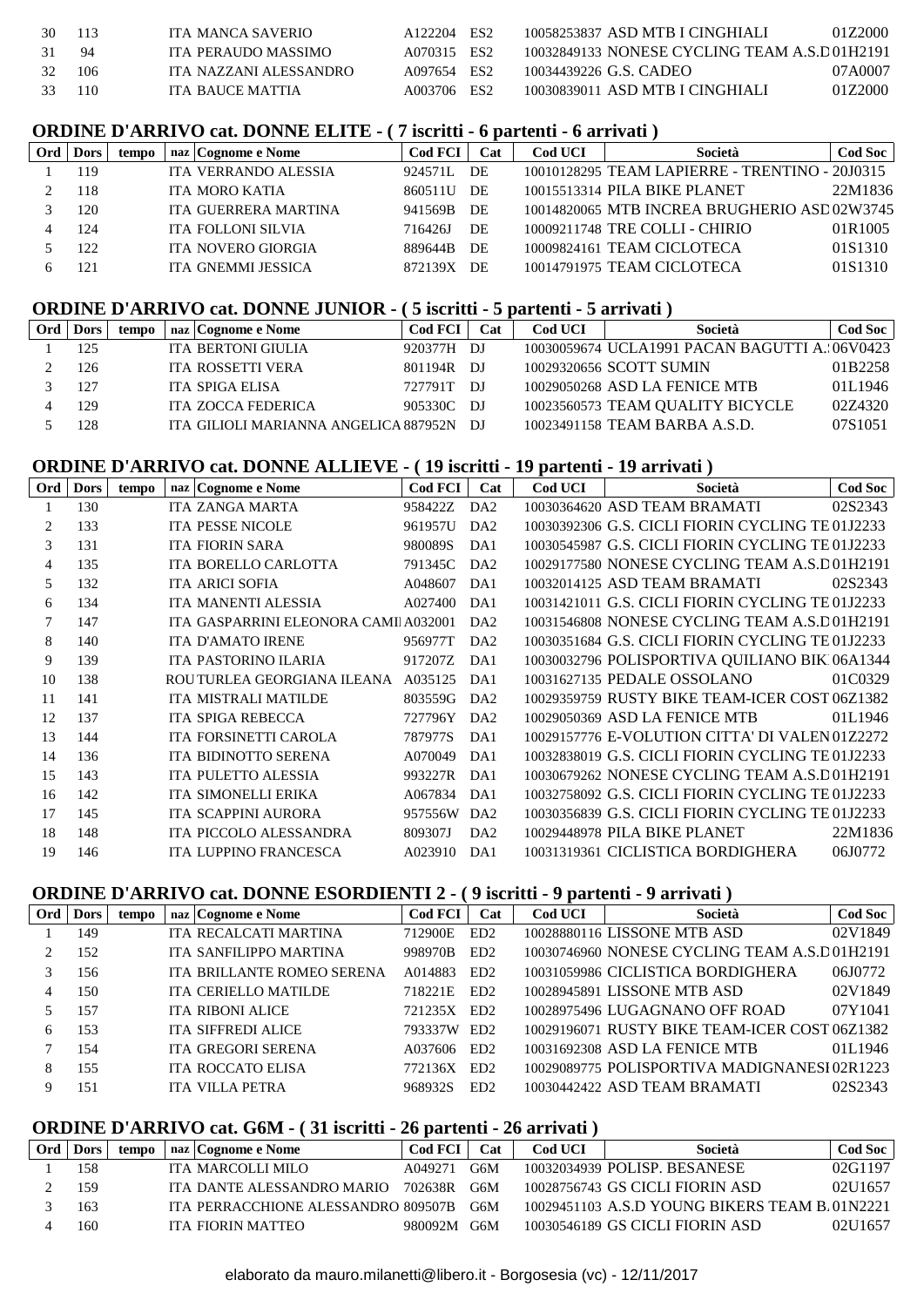| 5. | 161 | ITA BOZZOLA RICCARDO                 | A009560 | G6M | 10030952276 G.S. CICLI FIORIN CYCLING TE 01J2233 |         |
|----|-----|--------------------------------------|---------|-----|--------------------------------------------------|---------|
| 6  | 165 | ITA MANENTI MICHAEL                  | A027408 | G6M | 10031421112 TEAM MTB COGLIATE ASD                | 02G4131 |
| 7  | 164 | ITA CATTANI ALESSANDRO               | 797246F | G6M | 10029255079 PEDALE SARONNESE                     | 02U0311 |
| 8  | 167 | ITA MADOTTO FEDERICO                 | 721610B | G6M | 10028978732 G.S. ALZATE BRIANZA                  | 02E0672 |
| 9  | 174 | ITA SALVADEO ALESSIO LUCA            | 967901T | G6M | 10030436560 TEAM PRO BIKE JUNIOR                 | 02W3673 |
| 10 | 169 | ITA BRAMATI ALESSANDRO               | 979404D | G6M | 10030539422 ASD TEAM BRAMATI                     | 02S2343 |
| 11 | 176 | ITA DEALESSI RICCARDO ANDREA 803465S |         | G6M | 10029357941 E-VOLUTION CITTA' DI VALEN 01Z2272   |         |
| 12 | 181 | <b>ITA DOTTA ANDREA</b>              | 807899S | G6M | 10029429275 DOTTA BIKE JUNIOR TEAM               | 01N2284 |
| 13 | 166 | ITA ARDUINI LEONARDO                 | A041804 | G6M | 10031814768 ASD TEAM BRAMATI                     | 02S2343 |
| 14 | 172 | ITA CHECCHIN LORENZO                 | A035180 | G6M | 10031628953 ASD LA FENICE MTB                    | 01L1946 |
| 15 | 177 | ITA CAPUCCILLI CRISTIAN              | A066525 | G6M | 10032708178 G.S. CADEO                           | 07A0007 |
| 16 | 186 | <b>ITA VAILATI MIRCO</b>             | A109899 | G6M | 10052606417 TEAM CICLOCROSS CADREZZ/02Y4339      |         |
| 17 | 171 | ITA CAPRINI RICCARDO                 | 710808Q | G6M | 10028855460 MELAVI' FOCUS BIKE                   | 02C2113 |
| 18 | 168 | ITA VIGORELLI FILIPPO                | 792970C | G6M | 10029191627 GS CICLI FIORIN ASD                  | 02U1657 |
| 19 | 182 | <b>ITA VALLE ALESSIO</b>             | A102602 | G6M | 10034742148 DOTTA BIKE JUNIOR TEAM               | 01N2284 |
| 20 | 170 | <b>ITA BORDIN MATTEO</b>             | A096430 | G6M | 10034355764 GS CICLI FIORIN ASD                  | 02U1657 |
| 21 | 173 | <b>ITA MARTIRE MAIKOL</b>            | A097761 | G6M | 10034445791 CASTELLETTESE                        | 01W0331 |
| 22 | 184 | <b>ITA COLOMBO EROS</b>              | A039734 | G6M | 10031750912 JU GREEN A.S.D. GORLA MINO 02R3990   |         |
| 23 | 180 | <b>ITA TOGNOLO MATTEO</b>            | A132793 | G6M | 10067888159 ASD TEAM BRAMATI                     | 02S2343 |
| 24 | 178 | ITA GARIBALDI LORENZO                | A128338 | G6M | 10062346025 A.S.D. BIKE FRIGO LIFE               | 01C2259 |
| 25 | 179 | <b>ITA CESARANO MATTEO</b>           | A010866 | G6M | 10030978245 ASD MTB I CINGHIALI                  | 01Z2000 |
| 26 | 185 | <b>ITA TROMBIN SIMONE</b>            | A056578 | G6M | 10032329272 MONTALDBIKE                          | 01U2298 |

# **ORDINE D'ARRIVO cat. G6F - ( 16 iscritti - 12 partenti - 12 arrivati )**

| Ord            | <b>Dors</b> | tempo | naz Cognome e Nome       | <b>Cod FCI</b> | Cat | Cod UCI | Società                                       | <b>Cod Soc</b> |
|----------------|-------------|-------|--------------------------|----------------|-----|---------|-----------------------------------------------|----------------|
|                | 190         |       | ITA VENTURELLI FEDERICA  | 802081L        | G6F |         | 10029333285 POLISPORTIVA MADIGNANESI 02R1223  |                |
| $\mathfrak{D}$ | 189         |       | ITA DONATI TANYA         | A036828        | G6F |         | 10031670581 CICLISTICA BORDIGHERA             | 06J0772        |
| 3              | 201         |       | ITA CALDERONI VITTORIA   | 987996F        | G6F |         | 10030630459 A.S.D YOUNG BIKERS TEAM B.01N2221 |                |
| 4              | 192         |       | ITA PAGANELLI ELETTRA    | 797104S        | G6F |         | 10029251544 UNIONE CICLISTICA OSSANES(02U2799 |                |
| 5              | 191         |       | ITA DEMICHELIS GRETA     | 802340P        | G6F |         | 10029337632 CANAVESE MTB                      | 01G2091        |
| 6              | 196         |       | ITA CERRO ANNAGIULIA     | A031684        | G6F |         | 10031535185 POLISPORTIVA QUILIANO BIK106A1344 |                |
|                | 247         |       | <b>ITA RABBIA ASIA</b>   | A041752        | G6F |         | 10031812849 ARDENS CYCLING TEAM               | 01J2046        |
| 8              | 194         |       | ITA CERIZZA CAMILLA      | A102188        | G6F |         | 10034721940 UC COSTAMASNAGA ASD               | 02E0448        |
| 9              | 195         |       | ITA BELLARDI MARTINA     | 933469X        | G6F |         | 10030155462 GS CICLI FIORIN ASD               | 02U1657        |
| 10             | 193         |       | <b>ITA TESTA MARTINA</b> | A067364        | G6F |         | 10054487409 SAN MARCO VERTOVA ASD             | 02W0054        |
| 11             | 198         |       | ITA NATURANI MARTINA     | 998330H        | G6F |         | 10030736654 G.S. CADEO                        | 07A0007        |
| 12             | 203         |       | ITA TACCHINO MATILDE     | A004098        | G6F |         | 10030845980 ASD MTB I CINGHIALI               | 01Z2000        |

## **ORDINE D'ARRIVO cat. MASTER FASCIA 1 - ( 17 iscritti - 9 partenti - 8 arrivati )**

| Ord | <b>Dors</b> | tempo |          | naz Cognome e Nome         | <b>Cod FCI</b> | Cat            | <b>Cod UCI</b> | Società                                        | <b>Cod Soc</b> |
|-----|-------------|-------|----------|----------------------------|----------------|----------------|----------------|------------------------------------------------|----------------|
|     | 219         |       |          | <b>MAZZUCCHELLI SAMUEL</b> | 7902327        | M1             |                | 0 MAZZUCCHELLI RACING TEANACSI                 |                |
|     | 204         |       |          | ITA BENETELLO MAURO        | 934960Y        | M <sub>3</sub> |                | 10030163647 TEAM RIDICULOUS                    | 02J4333        |
|     | 205         |       |          | <b>ITA PAGLIANO DAVIDE</b> | A022857        | M <sub>3</sub> |                | 10031286120 TEAM ECODYGER - CYP A.S.D. 02J4001 |                |
|     | 211         |       |          | ITA BRUZZONE CARLO         | 946334U        | M <sub>2</sub> |                | 10011500342 PB CARBOBIKE O'CLOCK               | 06C1289        |
|     | 257         |       | $\Omega$ | DALLA PIETA' LUCA          |                | M3             |                | 0 ASD GS CICLISTICO                            | <b>ACSI</b>    |
| 6   | 208         |       |          | ITA GHISONI MASSIMO        | 499679P        | M <sub>3</sub> |                | 10011850855 LUGAGNANO OFF ROAD                 | 07Y1041        |
|     | 209         |       |          | ITA GUIZZARDI ENRICO       | A089687        | <b>ELMT</b>    |                | 10033890568 AV BIKE DEVINCI ASD                | 07V1871        |
|     | 210         |       |          | ITA MARENCO MASSIMO        | A076306        | M3             |                | 10033074960 MONTALDBIKE                        | 01U2298        |

# **ORDINE D'ARRIVO cat. MASTER FASCIA 2 - ( 30 iscritti - 20 partenti - 20 arrivati )**

| Ord | <b>Dors</b> | tempo | naz Cognome e Nome        | Cod FCI    | Cat            | Cod UCI | Società                                         | <b>Cod Soc</b> |
|-----|-------------|-------|---------------------------|------------|----------------|---------|-------------------------------------------------|----------------|
|     | 256         |       | CRIVELLARI VINCENZO       | $\theta$   | M4             |         | 0 VC VALSESIA                                   | <b>ACSI</b>    |
|     | 220         |       | ITA LONGONI GIANLUCA      | 876978C    | M4             |         | 10029758671 S.C. TRIANGOLO LARIANO A.S.02P3489  |                |
|     | 225         |       | <b>ITA COTTIN CORRADO</b> | 842159D    | M5             |         | 10029584071 CICLI BENATO                        | 22C0672        |
| 4   | 250         |       | ITA OLIVETTI LUCA         | 847401W M6 |                |         | 10029606000 LA BICICLETTERIA RACING TE01U2048   |                |
|     | 233         |       | ITA ZUCCOLINI CARLO       | 627178G    | M5             |         | 10011847825 LUGAGNANO OFF ROAD                  | 07Y1041        |
| 6   | 227         |       | ITA LOCATELLI MARCO       | A076892 M5 |                |         | 10033106181 TEAM RIDICULOUS                     | 02J4333        |
|     | 221         |       | <b>ITA ZAMBONI ANDREA</b> | A104746    | M6             |         | 10048280924 TEAM RIDICULOUS                     | 02J4333        |
| 8   | 230         |       | ITA BORELLA FABRIZIO      | 707502F    | M <sub>4</sub> |         | 10028816559 TEAM RIDICULOUS                     | 02J4333        |
| 9   | 223         |       | ITA ACUTO RICCARDO        | 723225X    | M6             |         | 10028991159 A.S.D. EQUIPE CICLI CAPELLA 01Z2264 |                |
| 10  | 238         |       | ITA ACHILLI MARCO         | A107019    | M5             |         | 10048985182 TEAM CICLOSPORT TIDON VA107H1277    |                |
|     | 222         |       | ITA BASSIGNANA LUCA       | A041985    | M4             |         | 10031819216 TEAM CICLOTECA                      | 01S1310        |